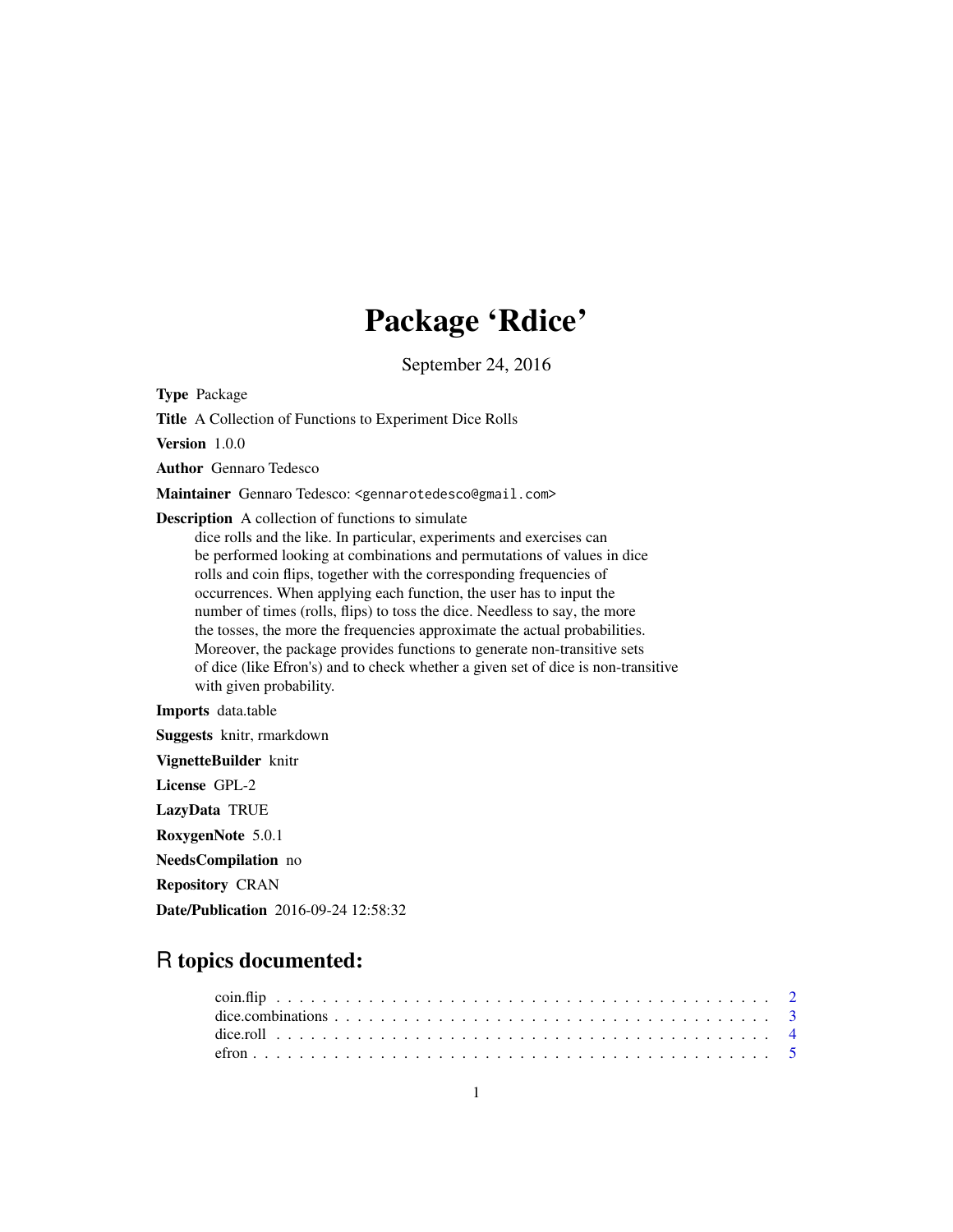#### <span id="page-1-0"></span>2 coin.flip

| Index |  |  |  |  |  |  |  |  |  |  |  |  |  |  |  |  |  |
|-------|--|--|--|--|--|--|--|--|--|--|--|--|--|--|--|--|--|
|       |  |  |  |  |  |  |  |  |  |  |  |  |  |  |  |  |  |
|       |  |  |  |  |  |  |  |  |  |  |  |  |  |  |  |  |  |
|       |  |  |  |  |  |  |  |  |  |  |  |  |  |  |  |  |  |
|       |  |  |  |  |  |  |  |  |  |  |  |  |  |  |  |  |  |

<span id="page-1-1"></span>

coin.flip *Coin flip*

#### Description

Simulates a coin flip.

#### Usage

 $coin-flip( coins = 5, flips = 100, weights = c(0.5, 0.5), getExact)$ 

#### Arguments

| coins    | The number of coins to flip. If unspecified, it defaults to 5.                                                                                                                                                                                                                                                                  |
|----------|---------------------------------------------------------------------------------------------------------------------------------------------------------------------------------------------------------------------------------------------------------------------------------------------------------------------------------|
| flips    | The number of flips. If missing, it defaults to 100.                                                                                                                                                                                                                                                                            |
| weights  | A vector of probability weights to assign to each face of the coin; if unspecified,<br>it defaults to a fair coin with equally likely faces. If specified, its lenght must<br>obviously be a vector of length two whose values sum up to 1.                                                                                     |
| getExact | A vector containing values to be matched <i>exactly</i> , namely the function returns<br>only those combinations containing all the above mentioned variables. Since<br>this is a coin flip, values must be specified in the form $c("H", "H", "T")$ as<br>head and tails (make sure to provide the labels in quotation marks). |

#### Details

The function is a particular case of [dice.roll](#page-3-1), namely a roll with 2 faces and 1 die.

#### Value

A table containing the frequencies for each of the two occurrences (head and tail) after the specified number of flips.

#### Examples

 $coin-flip( coins = 5, flips = 100)$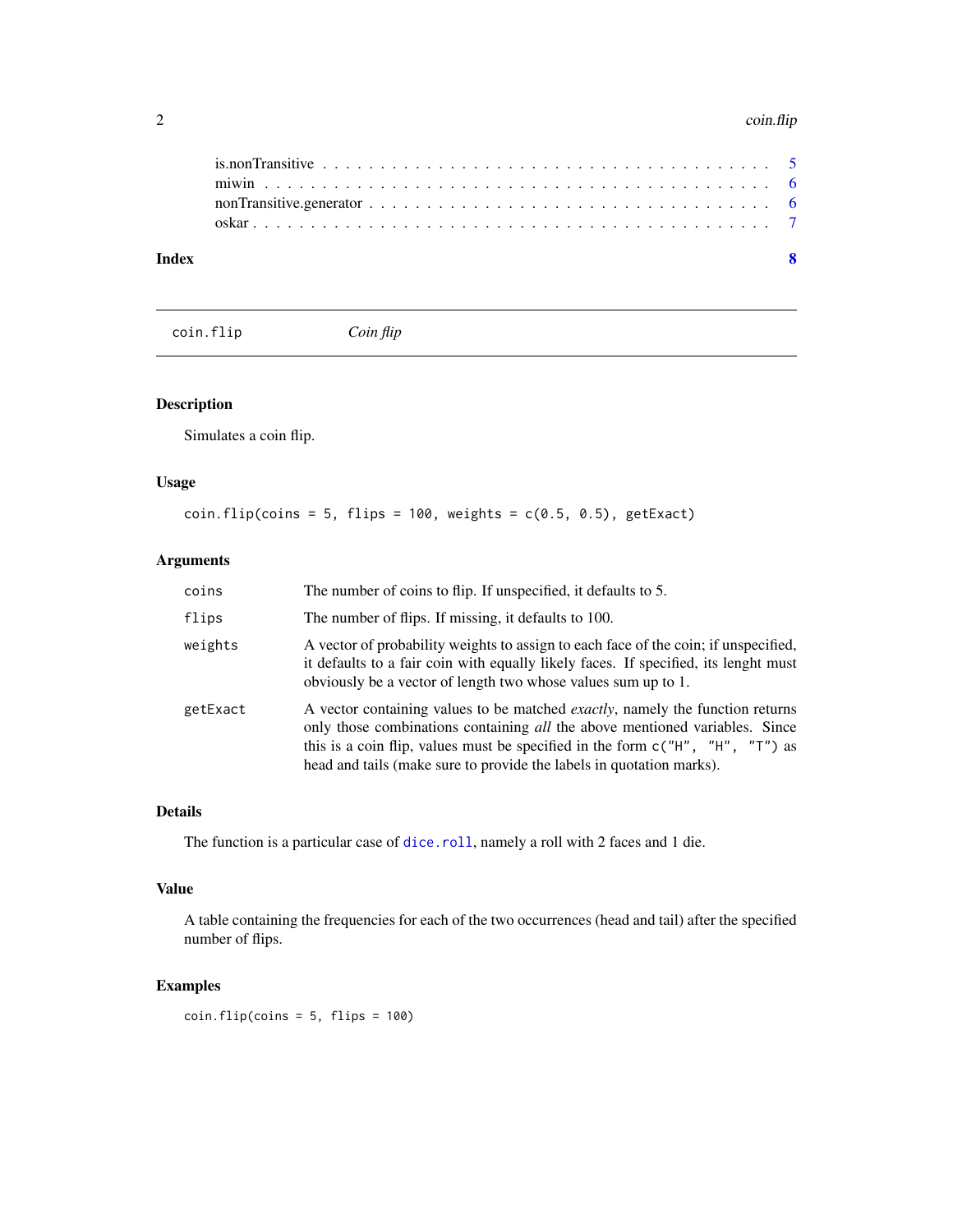#### <span id="page-2-0"></span>dice.combinations *Dice combinations*

#### Description

Calculates all possible combinations as result of rolling a set of dice. Similar permutations are identified under the same combination and counted as many times as many occurrencies. Thee user can choose wheter to match exact values or to perform partial matches.

#### Usage

dice.combinations(faces, dice, rolls, weights, getPartial, getExact, toSum = FALSE)

#### Arguments

| faces      | The number of faces the dice have; if unspecified, it defaults to 6.                                                                                                                                                                                                                        |
|------------|---------------------------------------------------------------------------------------------------------------------------------------------------------------------------------------------------------------------------------------------------------------------------------------------|
| dice       | The number of dice to roll; if unspecified, it defaults to 2.                                                                                                                                                                                                                               |
| rolls      | The number of times to roll the die; if unspeciefid, it defaults to 5.                                                                                                                                                                                                                      |
| weights    | A vector of probability weights to assign to each face of the die; if unspecified,<br>it defaults to a fair die with weights $1/N$ . If specified, its lenght must obviously<br>be equals to the number of faces and all the single weights must sum up to 1.                               |
| getExact   | A vector containing values to be matched <i>exactly</i> , namely the function returns<br>only those combinations containing <i>all</i> the above mentioned variables.                                                                                                                       |
| getPartial | A vector containing values to be matched <i>partially</i> , namely the function returns<br>only those combinations containing <i>at least one</i> of the above mentioned vari-<br>ables. If missing, it defaults to $c(1:\text{faces})$ , namemly the function returns all<br>combinations. |
| toSum      | A logical value, defaulting to FALSE. If TRUE, the function returns the sum of<br>the frequencies of the matches (to be used together with getExact or getPartial)                                                                                                                          |

#### Details

The function returns an object of class *diceRoll*, namely a list whose values are themselves data.table objects, in turn, so that one can directly apply any data.table function thereupon.

#### Value

| values | If to Sum $=$ FALSE, a list of all possible combinations rolled, together with cor- |
|--------|-------------------------------------------------------------------------------------|
|        | responding frequencies. If to Sum $=$ TRUE, the function returns the sum of all     |
|        | frequencies in correspondence of matched valules.                                   |

#### Note

The case face  $= 2$  corresponds to the coin. flip.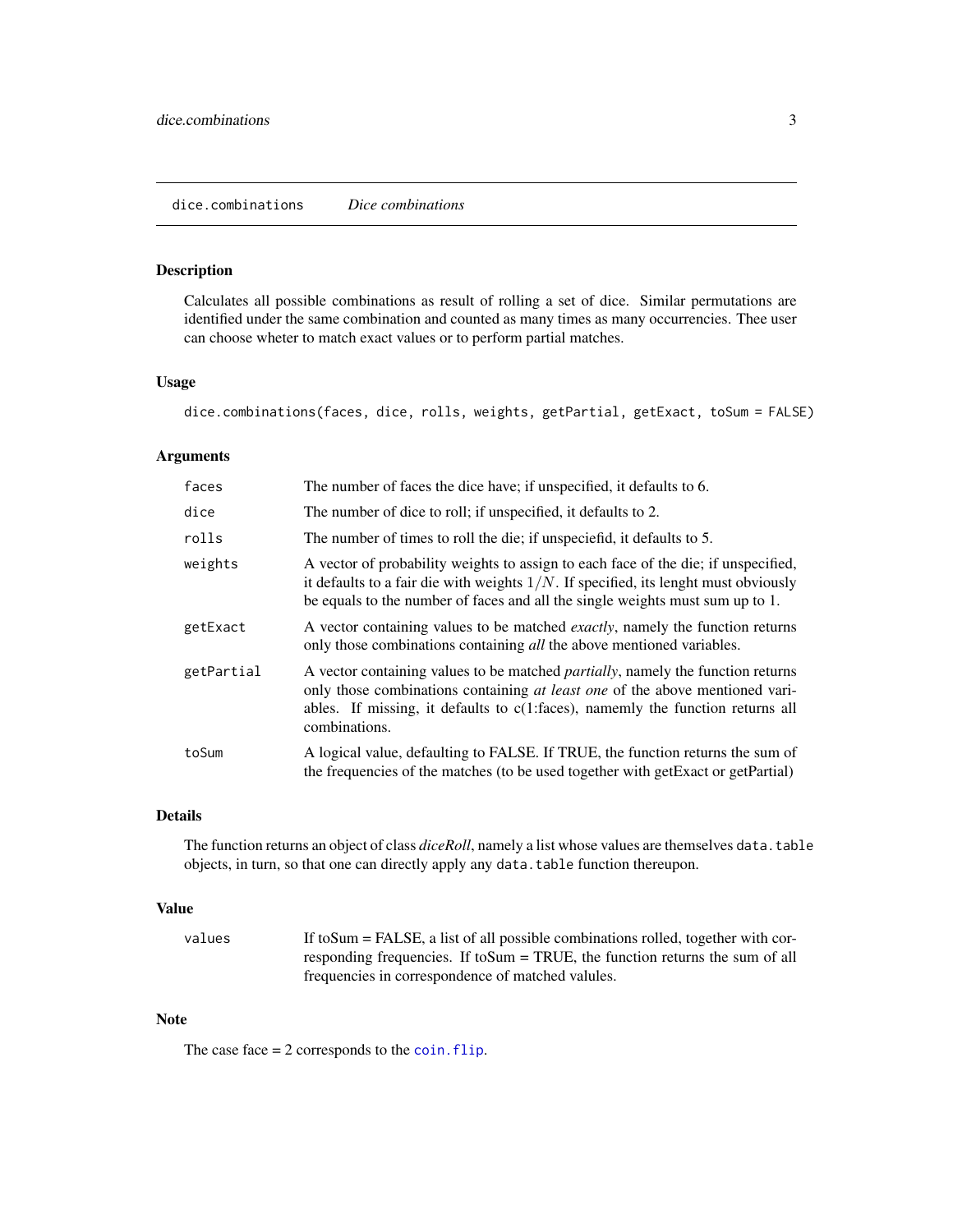#### See Also

Makes use of [dice.roll](#page-3-1).

#### Examples

dice.combinations(faces =  $6$ , dice =  $4$ , rolls =  $100$ ,  $getExact = c(3,5)$ ,  $getPartial = c(1,2)$ ,  $toSum = TRUE$ )

#### <span id="page-3-1"></span>dice.roll *Dice simulator*

#### Description

Simulates rolling of a set of dice.

#### Usage

dice.roll(faces, dice, rolls, weights)

#### Arguments

| faces   | The number of faces the dice have; if unspecified, it defaults to 6.                                                                                                                                                                                          |
|---------|---------------------------------------------------------------------------------------------------------------------------------------------------------------------------------------------------------------------------------------------------------------|
| dice    | The number of dice to roll; if unspecified, it defaults to 2.                                                                                                                                                                                                 |
| rolls   | The number of times to roll the die; if unspeciefid, it defaults to 5.                                                                                                                                                                                        |
| weights | A vector of probability weights to assign to each face of the die; if unspecified,<br>it defaults to a fair die with weights $1/N$ . If specified, its lenght must obviously<br>be equals to the number of faces and all the single weights must sum up to 1. |

#### Details

The function returns an object of class *diceRoll*, namely a list whose values are themselves data.table objects, in turn, so that one can directly apply any data.table function thereupon.

#### Value

| results       | The numerical results rolled.                                                                                                                   |
|---------------|-------------------------------------------------------------------------------------------------------------------------------------------------|
| frequencies   | A table containing each single occurrency (permutation) of results and the cor-<br>responding frequencies.                                      |
| sums_freq     | A table containing the frequencies of the sums of the values obtained in each<br>single roll by all the dice. A cumulative sum is provided too. |
| exp_value_sum | The expectation value of the sum of the values obtained.                                                                                        |

#### Examples

dice.roll(faces =  $6$ , dice =  $3$ , rolls =  $5$ )

<span id="page-3-0"></span>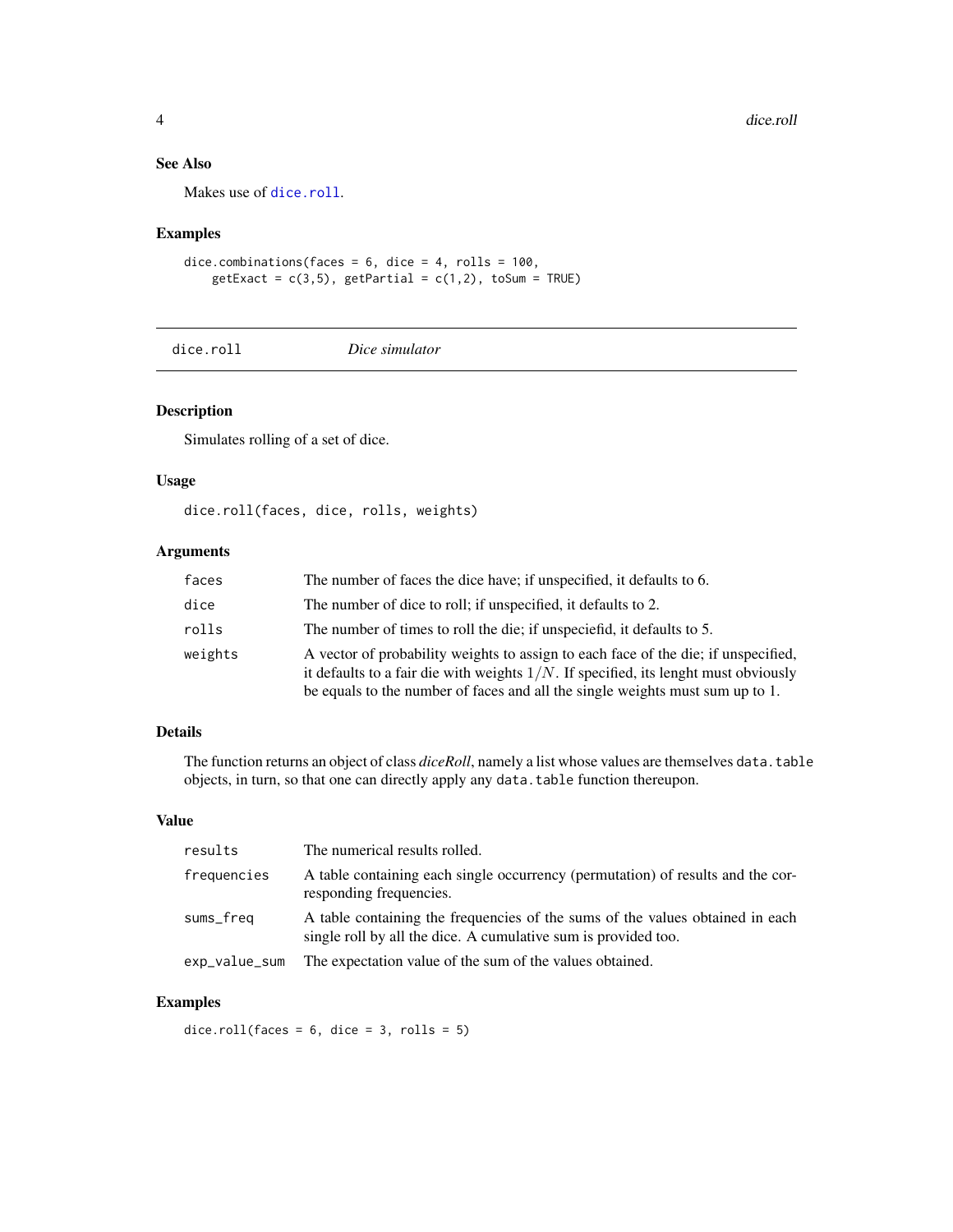<span id="page-4-0"></span>

#### Description

A dataset containing the four standard Efron's dice, non-transitive set of dice with winning probabilities of 2/3.

#### Usage

data(efron)

#### Format

A data table with 4 columns. Each column represents a die with six faces.

#### Examples

data(efron) is.nonTransitive(efron, prob = 2/3)

<span id="page-4-1"></span>is.nonTransitive *Checks truth value of non-transitive sets of dice.*

#### Description

Checks whether a given set of dice is non-transitive with given probability. If no probability is given, checks whether a given set of dice is generally non-transitive.

#### Usage

```
is.nonTransitive(df, prob)
```
#### Arguments

| df   | A data. frame containing the set of dice to be checked.                          |
|------|----------------------------------------------------------------------------------|
| prob | The non-transitive probability according to which to check for non-transitivity. |
|      | If unspecified, the function checks for general non-transitivity.                |

#### Value

A logical value: TRUE or FALSE.

#### See Also

See also [nonTransitive.generator](#page-5-1).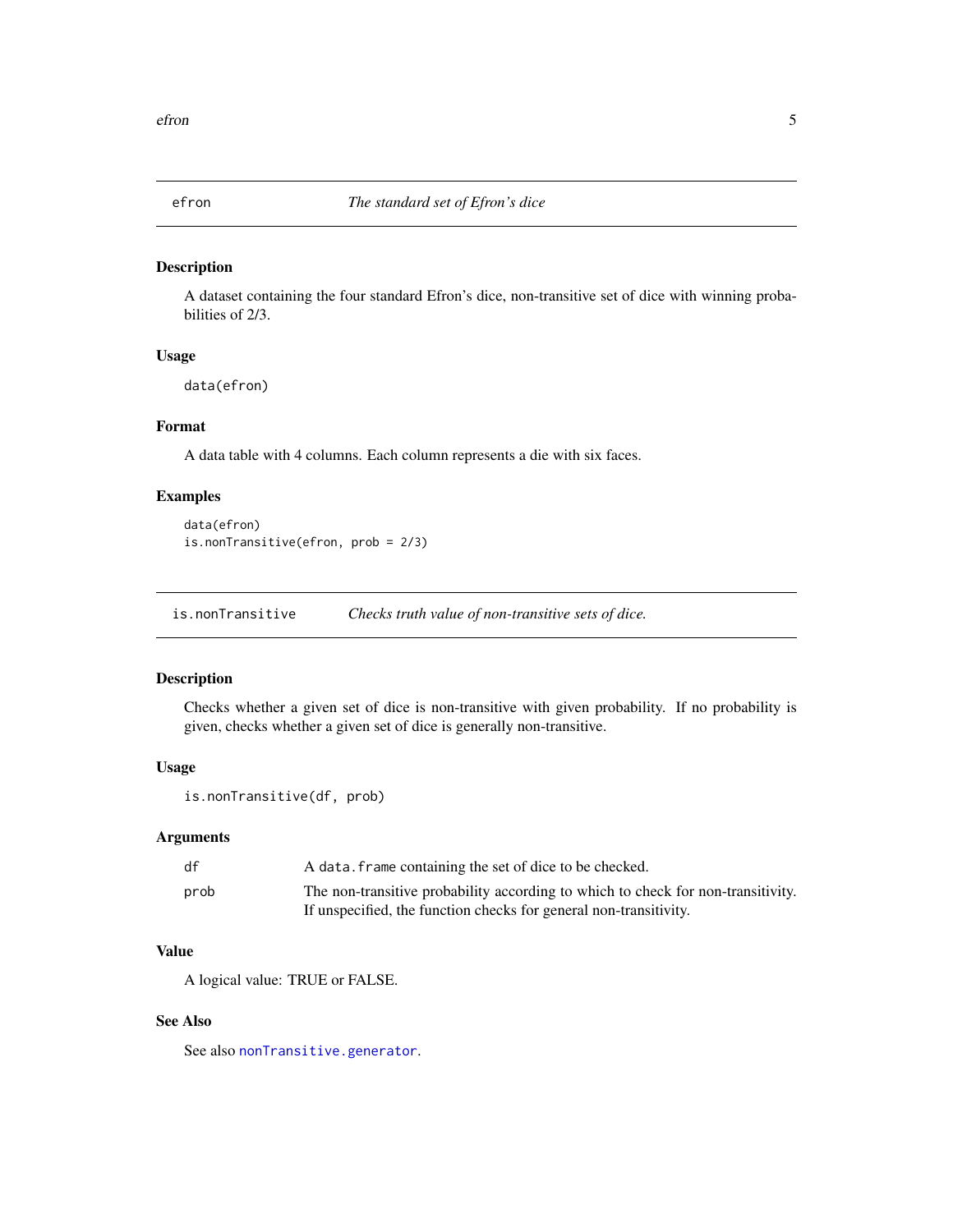#### Examples

```
df <- data.frame(
  die1 = c(5, 4, 6, 15),
  die2 = c(3,6,16,2),
  die3 = c(0, 2, 14, 15),
  die4 = c(8,10,1,9)\mathcal{L}is.nonTransitive(df, prob = 9/16)
```
miwin *Miwin set of dice.*

#### Description

A dataset containing the Miwin set of dice. This set is non-transitively losing, with losing probabilities of 17/36.

#### Usage

data(miwin)

#### Format

A data table with 3 columns. Each column represents a die with six faces.

#### Examples

```
data(miwin)
is.nonTransitive(miwin, prob = 17/36)
```
<span id="page-5-1"></span>nonTransitive.generator

*Non-transitive dice generator.*

#### Description

This function generates  $Z$  random non-transitive dice given the number faces and the corresponding non-transitive probabilities.

#### Usage

```
nonTransitive.generator(dice, faces, max_value = faces, prob, error = 0.001)
```
<span id="page-5-0"></span>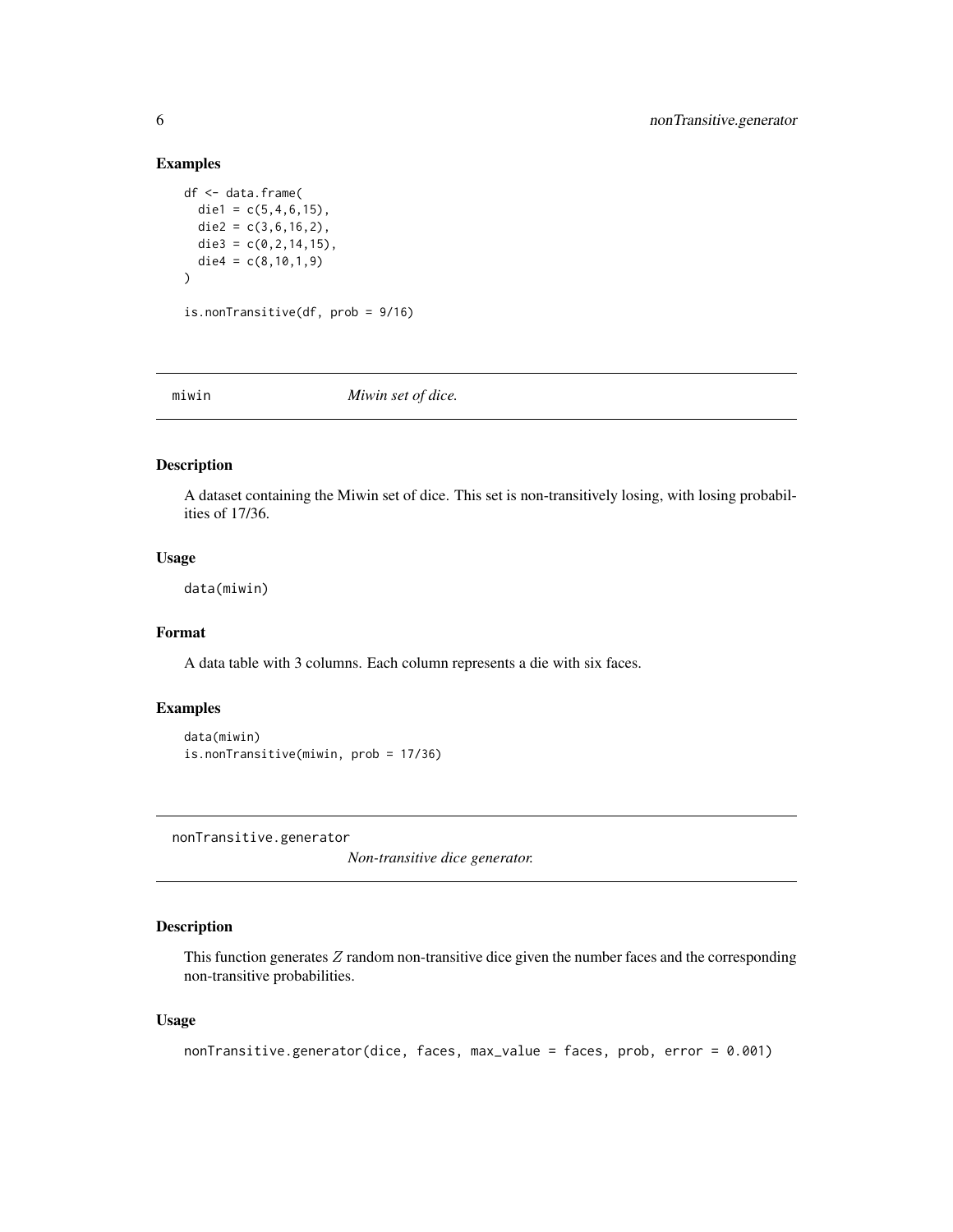#### <span id="page-6-0"></span>oskar 7

#### Arguments

| dice      | The number $Z$ of non-transitive dice to generate.                                                                                                                                  |
|-----------|-------------------------------------------------------------------------------------------------------------------------------------------------------------------------------------|
| faces     | The number of faces of each die.                                                                                                                                                    |
| max_value | The maximum integer allowed as nominal value for the faces. Standard choices<br>are usually $max_value = faces (default) or max_value = faces^2$ .                                  |
| prob      | The probability one wants the set of dice to be non-transitive. If unspecified,<br>a set of dice with different non-transitive probabilities for each pairing will be<br>generated. |
| error     | Computational error to check for machine precision equality. It defaults to<br>$0.001$ : no need to be specified.                                                                   |

#### Details

The function randomly generates sets of dice and stops as soon as a non-transitive set of dice matching the specified conditions is found and only if so. As such, it might happen that it never returns any value, should the condition for non-transitive dice not be matched. One may need to manually interrupt the run (time delay is provided, one could set it as max threshold.)

#### Value

A data.table containing the set of non-transitive dice matching the specified conditions.

#### See Also

See also [is.nonTransitive](#page-4-1).

oskar *Oskar van Deventer set of dice.*

#### Description

A dataset containing the Oskar van Deventer dice, non-transitive set of dice where A beats B,C,E; B beats C,D,F; C beats D,E,G; #' D beats A,E,F; E beats B,F,G; F beats A,C,G; G beats A,B,D. #' Consequently, for arbitrarily chosen two dice there is a third one that beats both of them.

#### Usage

data(oskar)

#### Format

A data table with 6 columns. Each column represents a die with six faces.

#### Examples

```
data(oskar)
is.nonTransitive(oskar)
```